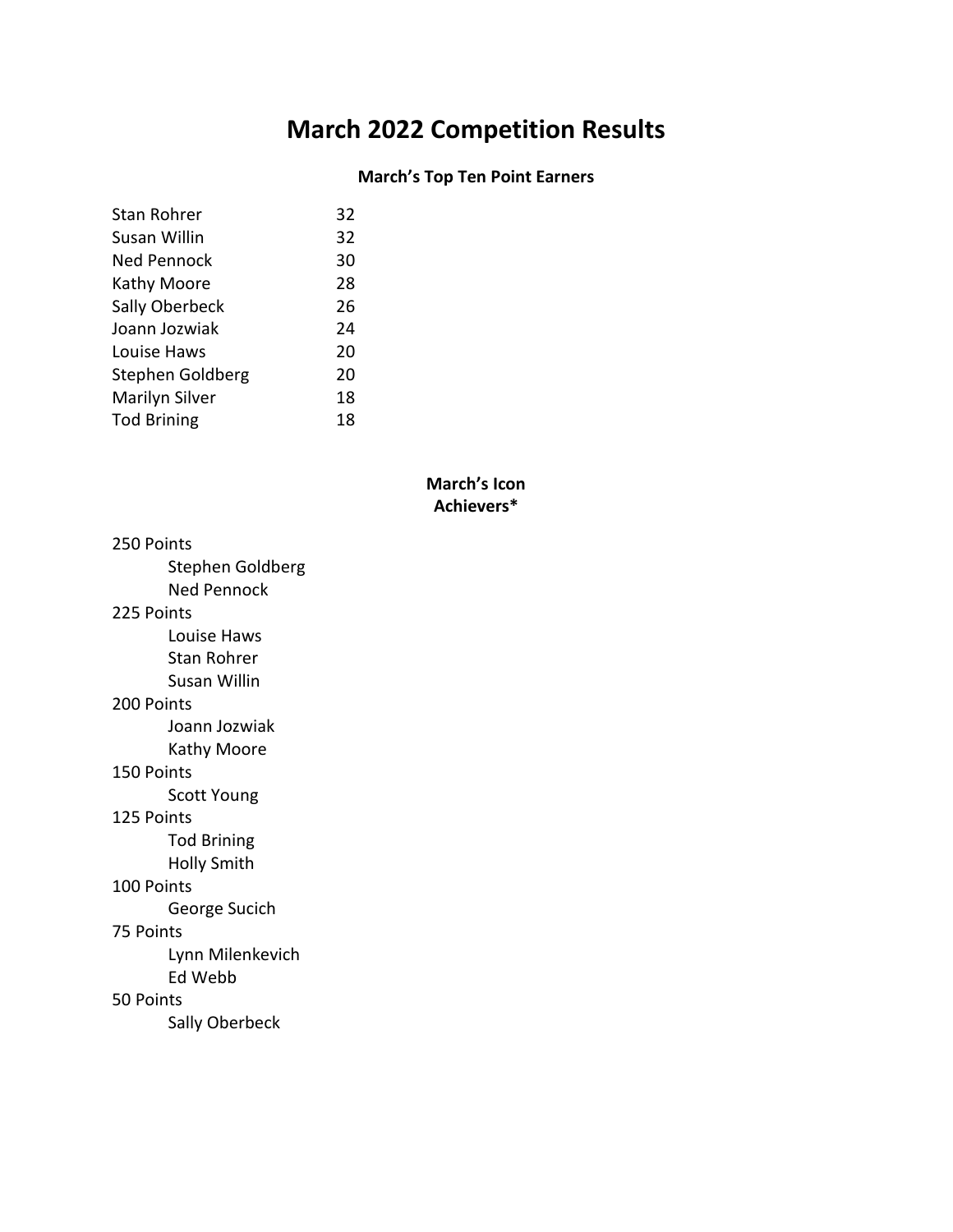#### **Printed Color Standard Open**

| 1st |                                       | Sally Oberbeck Emperor Penguin and Chick |  |
|-----|---------------------------------------|------------------------------------------|--|
| 2nd | Stephen Goldberg/Cascading Water Flow |                                          |  |
|     |                                       | Sally Oberbeck Two Great Horned Owlets   |  |
| 3rd | Stephen Goldberg/On Her Way to Dinner |                                          |  |
|     | Ned Pennock                           | Looking at My Lunch                      |  |
|     | Stan Rohrer                           | Delco Park Sunrise                       |  |
| нм  | John Murphy                           | Yellowstone birch Trees                  |  |
|     |                                       |                                          |  |

#### **Printed Color Standard Theme**

| 1st | Stan Rohrer | Reagan Mill     |
|-----|-------------|-----------------|
| 2nd | John Murphy | Side Yard       |
| 3rd | John Murphy | Cades Cove View |

### **Printed Color Unlimited Editing Open**

- 1st Stan Rohrer DeLuca's Italian Cuisine<br>2nd Louise Haws Carrle Egrett
- Carrle Egrett
- 3rd Stephen Goldberg/Bass Harbour Lobster Baot
- HM Stephen Goldberg/Lobster Trap Ropes

#### **Printed Color Unlimited Editing Theme**

1st Ned Pennock Wine glasses with Green Swoosh

#### **Printed Monochrome Unlimited Editing Open**

| 1st | Stan Rohrer    | Nickle Plate Road 765     |
|-----|----------------|---------------------------|
| 2nd | Sally Oberbeck | Penguin Chick in the Snow |
| 3rd | Louise Haws    | Owls Combo                |